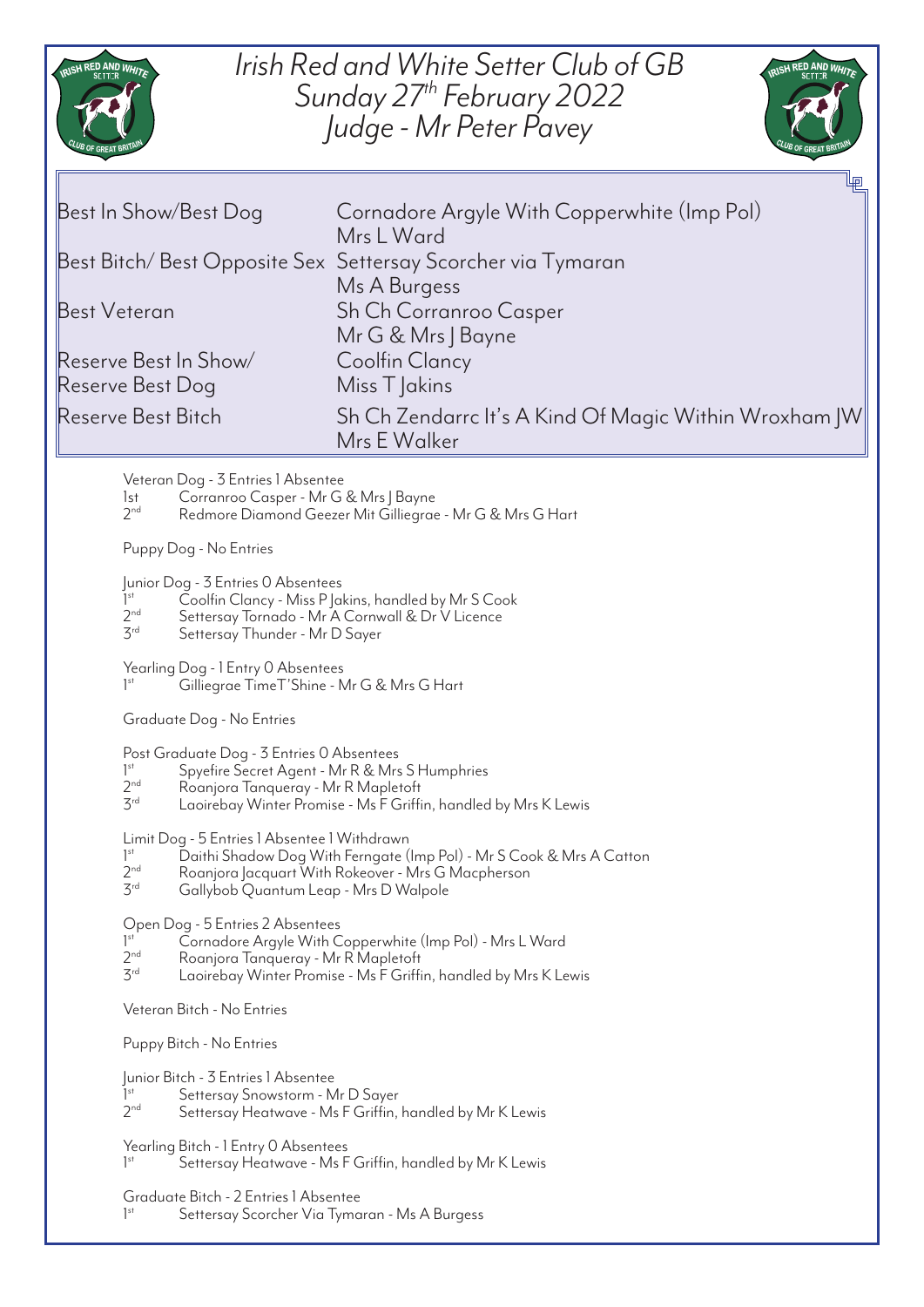

## *Irish Red and White Setter Club of GB Sunday 27th February 2022 Judge - Mr Peter Pavey*



Post Graduate Bitch - 3 Entries 2 Absentees 1 Berryessa Ballderg With Gilliegrae - Mr G & Mrs G Hart

#### Limit Bitch 1 Entry  $1<sup>st</sup>$

Cornadore Bia Becomes Copperwhite (Imp Pol) - Mrs L Ward

#### Open Bitch - 2 Entries 1 Absentee

Sh Ch Zendarric It's A Kind Of Magic Within Wroxham | W- Mrs E Walker

 $2nd$ Spyefire Yorkshire Lass At Settersay - Mr D Sayer

### *Brace* (1)

Sayers Settersay Brace

### *Team* (1)

#### Sayers Settersay Team

Thank you to the committee for the very kind invitation to judge the Open Show and also to my two stewards who kept the ring running smoothly. I would also like to thank the exhibitors who entered under me. It was a warm and friendly atmosphere and an extremely well-run show.

#### *Veteran Dog* (3, 1Ab)

1st Bayne's Corranroo Casper: Beautifully presented 9 year old male of correct size and totally balanced in outline. Masculine head that is clean, with correct ear set and lovely dark eye and super expression, strong moderately arched neck into well laid shoulders. Level topline, excellent body proportions, muscular hindquarters correct angulation fore and aft, Presented in super coat and condition. Moved very sound and plenty of drive. Best Veteran

2nd Hart's Redmore Diamond Geezer Mit Gilliegrae: Nearly 8 years old slightly longer cast than winner, masculine head with a kind expression, strong muscular neck, good bone, tended to drop his topline at times. Well muscled throughout and strong quarters. Moved well

Puppy Dog - No Entries

#### *Junior Dog* (3

1st Jakins 's Coolfin Clancy:At just 13 months old this young dog is of excellent make and shape, super masculine head of good proportions, kind quizzical expression which I found very appealing. Good reach of neck into well placed shoulder, correct amount of body proportions developing nicely for his age, strong bone and neat feet. He moves on such an easy gait with plenty of reach and drive using the ring to his advantage. Reserve Best Dog and RBIS

2nd Cornwall & Licence's Settersay Tornado: 17 month old young man, built on larger lines than winner, pleasing head and expression, good coat and condition coat, well muscled throughout, was just a little unsettled on the move and was giving his handler a hard time. 3rd Sayer's Settersay Thunder

#### *Yearling Dog* (1)

1st Hart's Gilliegrae TimeT'Shine: 15 month old young dog who is still at that teenage stage, balanced in outline, pleasing head and expression, strong neck into well placed shoulders, balanced quarters fore and aft, level topline, presented in good muscletone and excellent coat and condition. He tended to be erratic on the move which cost him top honours.

#### *Graduate Dog* - No Entries

#### *Post Graduate Dog* (3)

1st Humphries's Spyefire Secret Agent: 4 year old strongly built mature male, strong masculine head of correct proportions with correct ear placement. Strong clean neck of good length into well laid shoulder. Good width and depth to his chest. Good topline, correct tail set, good width of muscled thigh. Plenty of rear angulation, presented in good coat and condition. Moved well.

2nd Mapletft"s Roanjora Tanqueray: At nearly 4 years old he is a well made dog with overall balance and of good breed type. Pleasing head and soft expression, strong muscular neck into good forequarters, excellent body proportions, good topline, muscular hindquarters and correct tail set. Another one who was giving his handler a hard time.

3rd Griffin's Laoirebay Winter Promise: handled by Mrs K Lewis

#### *Limit Dog* (5,1, 1 Withdrawn)

1st Cook & Catton's Daithi Shadow Dog with Ferngate (Imp Pol): Nearly 3 years old and maturing very nicely, clean in outline with substance and breed type. Pleasing head and expression, he has a slightly longer muzzle, strong clean neck into good forequarters, balanced fore and aft, straight forelegs with good bone and feet. Presented in good coat and muscled condition. moved out well around the ring. 2nd Macpherson's Roanjora Jacquart With Rokeover: At just over 4 years old, built on larger lines than winner, good head which was broad and in proportion to his body, strong neck into shoulders that were a little over-loaded in terms of weight, strong bone, deep chest, in full coat, moved OK

3rd Walpole's Gallybob Quantum Leap